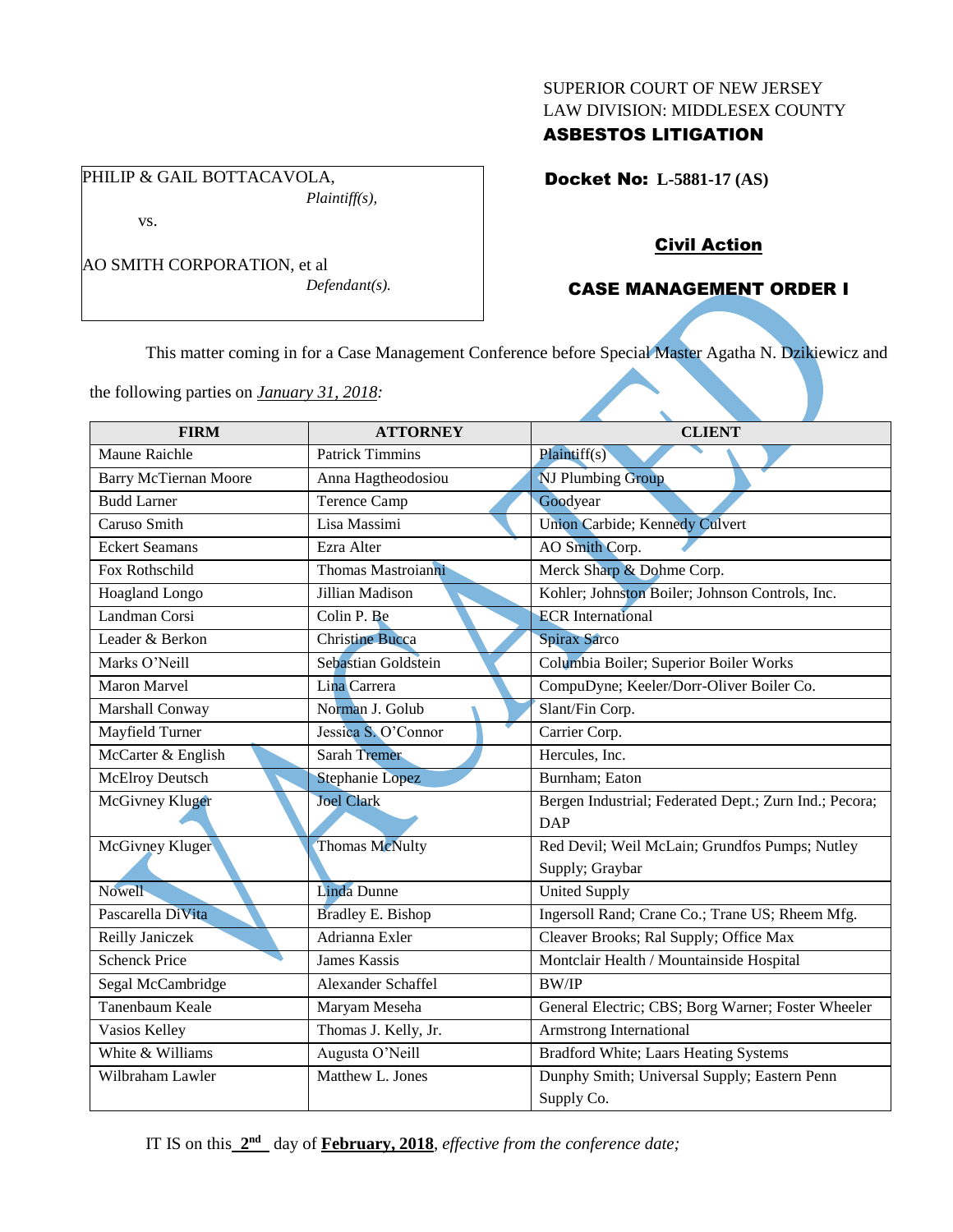### ORDERED as follows:

Counsel receiving this Order through computerized electronic medium (E-Mail) shall be deemed by the court to have received a copy of the filed original court document. Any document served pursuant to this Order shall be deemed to be served by mail pursuant to *R*.1:5-2.

Defense counsel shall notify plaintiff's counsel within thirty (30) days of the date of this Order if their client was incorrectly named in the Complaint. Counsel may be barred from raising this defense at a later time for failure to comply.

### **DISCOVERY**

| February 9, 2018 | Defendants shall serve answers to standard interrogatories by this date.                                                                                                                                    |
|------------------|-------------------------------------------------------------------------------------------------------------------------------------------------------------------------------------------------------------|
| March 2, 2018    | Plaintiff shall propound supplemental interrogatories and document requests by this date.                                                                                                                   |
| April 6, 2018    | Defendants shall serve answers to supplemental interrogatories and document requests by this<br>date.                                                                                                       |
| March 2, 2018    | Defendants shall propound supplemental interrogatories and document requests by this date.                                                                                                                  |
| April 6, 2018    | Plaintiff shall serve answers to supplemental interrogatories and document requests by this<br>date.                                                                                                        |
| May 7, 2018      | Fact discovery, including depositions, shall be completed by this date. Plaintiff's counsel shall<br>contact the Special Master within one week of this deadline if all fact discovery is not<br>completed. |
| June 8, 2018     | Depositions of corporate representatives shall be completed by this date.                                                                                                                                   |

## **EARLY SETTLEMENT**

August 24, 2018 Settlement demands shall be served on all counsel and the Special Master by this date.

# **SUMMARY JUDGMENT MOTION PRACTICE**

| July 6, 2018 | Plaintiff's counsel shall advise, in writing, of intent not to oppose motions by this date |
|--------------|--------------------------------------------------------------------------------------------|
|--------------|--------------------------------------------------------------------------------------------|

July 20, 2018 Summary judgment motions shall be filed no later than this date.

August 17, 2018 Last return date for summary judgment motions.

## **MEDICAL DEFENSE**

June 29, 2018 Plaintiff shall serve medical expert reports by this date.

- June 29, 2018 Upon request by defense counsel, plaintiff is to arrange for the transfer of pathology specimens and x-rays, if any, by this date.
- September 28, 2018 Defendants shall identify its medical experts and serve medical reports, if any, by this date. In addition, defendants shall notify plaintiff's counsel (as well as all counsel of record) of a joinder in an expert medical defense by this date.

 $\_$  ,  $\_$  ,  $\_$  ,  $\_$  ,  $\_$  ,  $\_$  ,  $\_$  ,  $\_$  ,  $\_$  ,  $\_$  ,  $\_$  ,  $\_$  ,  $\_$  ,  $\_$  ,  $\_$  ,  $\_$  ,  $\_$  ,  $\_$  ,  $\_$  ,  $\_$  ,  $\_$  ,  $\_$  ,  $\_$  ,  $\_$  ,  $\_$  ,  $\_$  ,  $\_$  ,  $\_$  ,  $\_$  ,  $\_$  ,  $\_$  ,  $\_$  ,  $\_$  ,  $\_$  ,  $\_$  ,  $\_$  ,  $\_$  ,